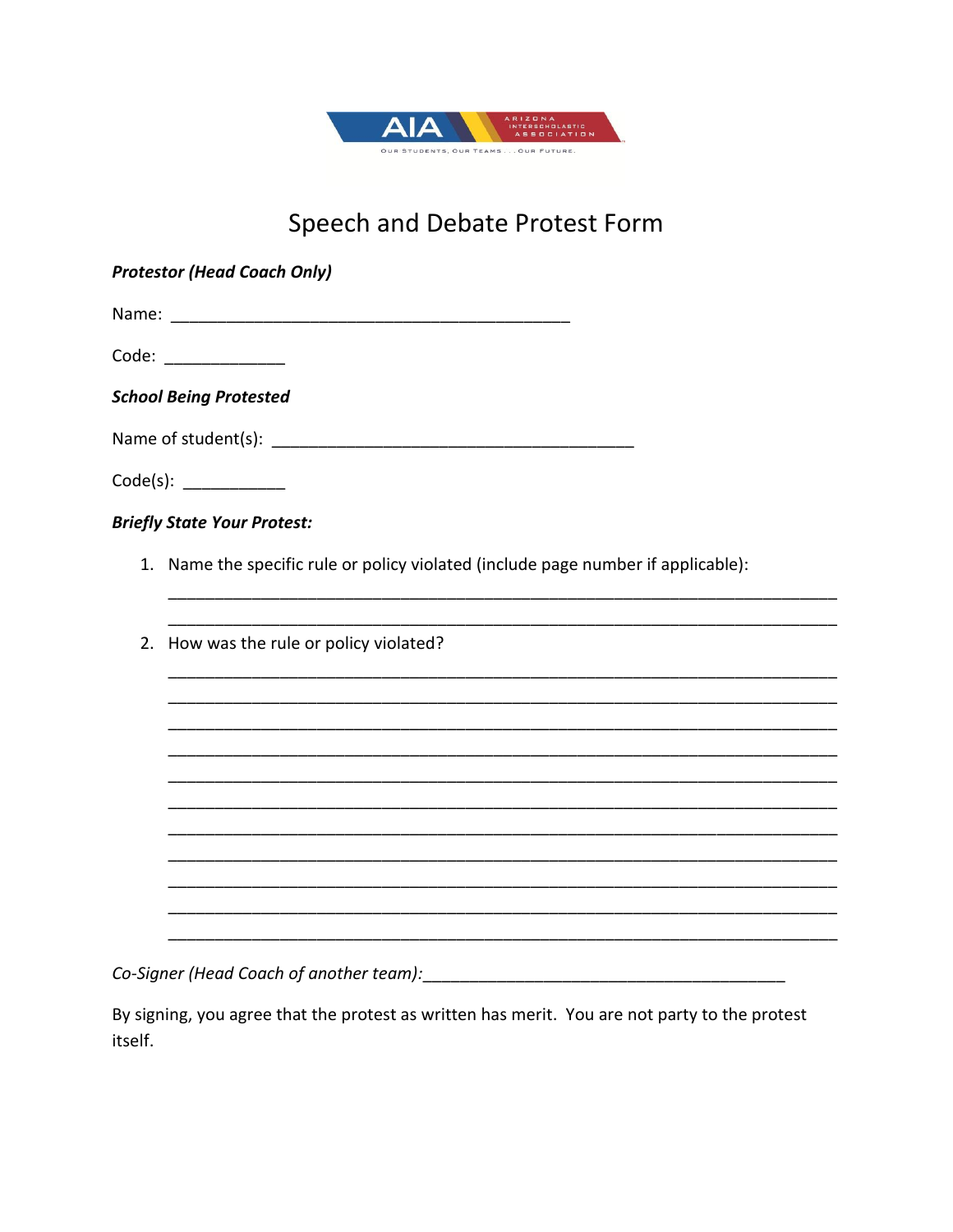

## Protest Procedure Form

This form must be filled out by the Tournament Director to insure that the protest follows proper procedures.

Protestor fills out form, clearly identifying the violation.

\_\_\_\_\_ Ballot has been turned in.

Protested Coach and Competitor personally notified of protest as written.

\_\_\_\_\_ *Protested Coach must initial as verification*

Protested Team is notified of reasonable time for rebuttal.

Rebuttal provided within reasonable time. Make sure the rebuttal is attached to this form when it is submitted to the AIA.

\_\_\_\_\_ Ethics Committee Formed (5 members, or 3 members if 5 absolutely cannot be found)

\_\_\_\_\_ Ethics Committee meets and discusses protest as written and considers rebuttal.

Decision is reached and all parties are personally notified of the decision

*\_\_\_\_\_ Protestor initials as verification*

*\_\_\_\_\_ Protested coach initials as verification*

All protest paperwork is turned in to AIA Conference Representative or Committee Chair for review at next meeting.